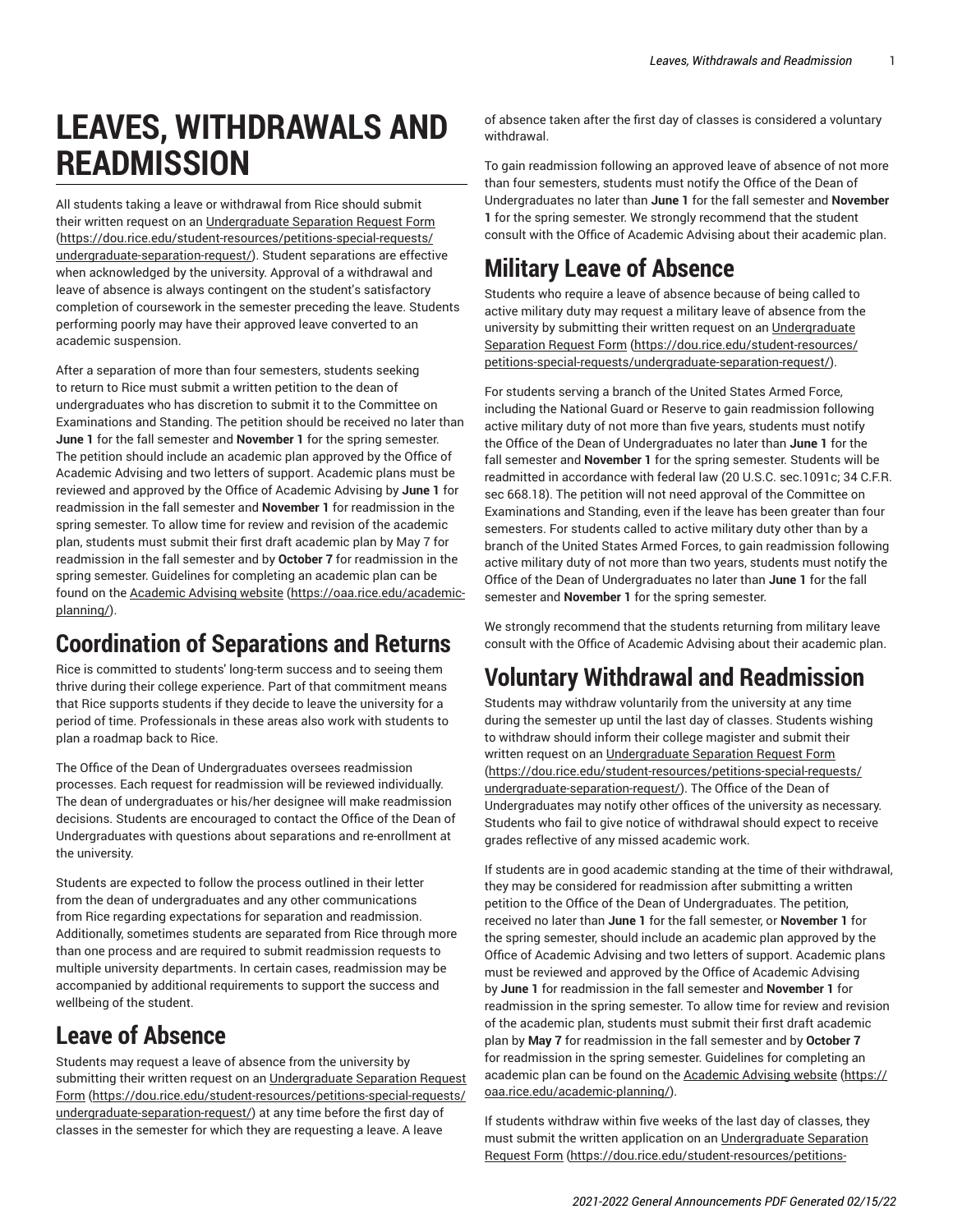[special-requests/undergraduate-separation-request/](https://dou.rice.edu/student-resources/petitions-special-requests/undergraduate-separation-request/)) to the dean of undergraduates who has discretion to submit it to the Committee on Examinations and Standing. If students withdraw within five weeks of the last day of classes, the Committee on Examinations and Standing takes into account their grades (which reflects their performance up to the day of withdrawal) when ruling on their readmission. For purposes of readmission, students whose grades would have led to suspension had they not withdrawn are treated as if they had been suspended.

#### **Medical Withdrawal**

Students may request a medical withdrawal from the university by submitting their written request on an [Undergraduate](https://dou.rice.edu/student-resources/petitions-special-requests/undergraduate-separation-request/) Separation Request [Form \(https://dou.rice.edu/student-resources/petitions-special-requests/](https://dou.rice.edu/student-resources/petitions-special-requests/undergraduate-separation-request/) [undergraduate-separation-request/\)](https://dou.rice.edu/student-resources/petitions-special-requests/undergraduate-separation-request/) at any time during the semester, up until the last day of classes.

## **Involuntary Withdrawal**

On rare occasions, the university may insist on a student's involuntary withdrawal if, based on current medical knowledge and/or the best objective evidence, the dean of undergraduates or his/her designee,determines that:

- The student poses a threat to the safety or welfare of him/herself or other members of the Rice community;
- The student has a serious medical or a psychological condition that the student cannot effectively address while enrolled or which is likely to be severely exacerbated by the Rice academic and/or living environment; or
- The student demonstrates behavior that seriously interferes with the education of other members of the Rice community.

Before placing any student on an involuntary leave of absence, Rice will consider whether there are alternative measures or reasonable accommodations that would permit the student to remain enrolled while remediating the issues that led to the student being considered for involuntary withdrawal.

A student may, within 48 hours of receiving the dean of undergraduates' written decision on an involuntary leave of absence, submit a written appeal to the provost.

#### **Readmission Following Medical or Involuntary Withdrawal**

Students taking time off due to an involuntary withdrawal are also encouraged to contact the Student [Wellbeing](https://wellbeing.rice.edu/) Office [\(https://](https://wellbeing.rice.edu/) [wellbeing.rice.edu/](https://wellbeing.rice.edu/)) about the roadmap back to Rice. The Student Wellbeing Office is part of the Dean of Undergraduates Division and serves as a liaison to the medical readmission process during the separation process and when students are ready to return.

Following a medical or an involuntary withdrawal, students should submit a written petition for readmission to the [Office of the Dean of](https://dou.rice.edu/) [Undergraduates \(https://dou.rice.edu/\)](https://dou.rice.edu/) no later than June 1 for the fall semester and November 1 for the spring semester. Students who voluntarily or involuntarily withdraw for psychological/psychiatric reasons within the last five weeks of a semester are strongly encouraged to focus on their well-being needs and will not be eligible to apply for immediate readmission. Therefore, petitions for readmission will be considered in the following readmission request cycle and must be received no later than the applicable **June 1** or **November 1** deadline.

This petition must include documentation that the student is medically fit to return to Rice. The student may be asked to present documentation that student has been evaluated and has completed follow-up measures recommended by the student's treating health care professional. This may include a statement of the health care professional's credentials, a description of their contact with the student, the evaluation method, the diagnosis, the recommended follow-up measures and the student's efforts to complete them. The student's efforts to complete those followup measures will be evaluated to determine whether the student used the time away from Rice to address the issues that necessitated his/her withdrawal and to acquire skills to facilitate a successful return to Rice.

When evaluating the student's petition for readmission, the dean of undergraduates may obtain a recommendation regarding medical fitness from the director of the Rice Counseling Center or Student Health Services or their designees. Students may be required to schedule an interview with the director of the [Rice Counseling Center \(https://](https://wellbeing.rice.edu/counseling-center/about-us/) [wellbeing.rice.edu/counseling-center/about-us/](https://wellbeing.rice.edu/counseling-center/about-us/)) or [Student Health](https://health.rice.edu/) [Services](https://health.rice.edu/) ([https://health.rice.edu/\)](https://health.rice.edu/) or their designees.

Academic plans must be reviewed and approved by the Office of Academic Advising by **June 1** for readmission in the fall semester and **November 1** for readmission in the spring semester. To allow time for review and revision of the academic plan, students must submit their first draft academic plan by **May 7** for readmission in the fall semester and by **October 7** for readmission in the spring semester. Guidelines for completing an academic plan can be found on the [Academic Advising](https://oaa.rice.edu/academic-planning/) [website](https://oaa.rice.edu/academic-planning/) [\(https://oaa.rice.edu/academic-planning/\)](https://oaa.rice.edu/academic-planning/). Further information is available by contacting the Office of the Dean of Undergraduates.

#### **Unauthorized Withdrawal**

Students who leave the university without proper notification of withdrawal are considered to have resigned. Resigned students will only be considered for readmission under exceptional circumstances. In order to be considered for readmission, students must submit a petition no later than **June 1** for the fall semester and **November 1** for the spring semester to the dean of undergraduates who has the discretion to submit it to the [Committee on Examinations and Standing](https://dou.rice.edu/committee-examinations-and-standing/) [\(https://dou.rice.edu/](https://dou.rice.edu/committee-examinations-and-standing/) [committee-examinations-and-standing/\)](https://dou.rice.edu/committee-examinations-and-standing/). The petition should include an academic plan approved by the Office of Academic Advising and two letters of support. Academic plans must be reviewed and approved by the Office of Academic Advising by **June 1** for readmission in the fall semester and **November 1** for readmission in the spring semester. To allow time for review and revision of the academic plan, students must submit their first draft academic plan by **May 7** for readmission in the fall semester and by **October 7** for readmission in the spring semester. Guidelines for completing an academic plan can be found on the [Academic Advising website \(https://oaa.rice.edu/academic](https://oaa.rice.edu/academic-planning/)[planning/\)](https://oaa.rice.edu/academic-planning/).

### **Resignation**

A student may resign from the university by notifying the dean of undergraduates in writing. Resignation means the student is withdrawing, is no longer a student at Rice, and will not return to Rice. A resignation becomes effective when accepted by the dean of undergraduates. In general, if a student is under investigation for a potential Code of Student Conduct violation or has charges pending under the Code, disciplinary proceedings will terminate upon acceptance of the resignation by the dean of undergraduates. However, this general rule does not apply if the resigning student has been charged with sexual assault, sexual harassment, dating violence, stalking or any other behavior that could